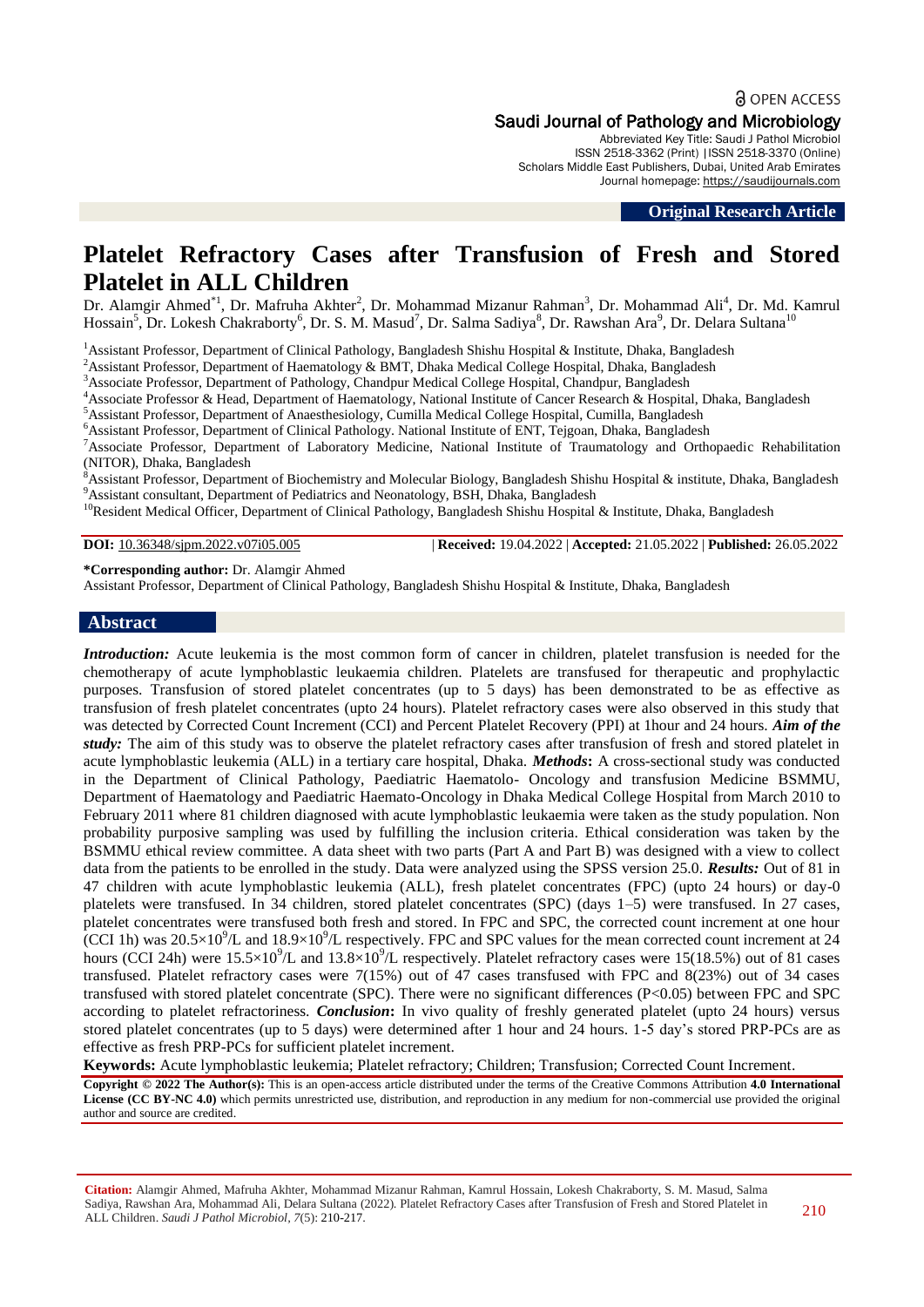## **INTRODUCTION**

Acute lymphoblastic leukemia (ALL) is a neoplastic disease that results from multistep somatic mutations in a single lymphoid progenitor cell at one of several discrete stages of development (Williams, 2010). In ALL, platelets are transfused to stop bleeding. Bizzozero characterized platelets and their role in haemostasis for the first time in 1881-1882 [1]. Duke originally demonstrated the value of platelet transfusion in 1910, when he described three patients with hemorrhage related to thrombocytopenia who had improvement with whole blood transfusion [2]. According to the annual report of the Department of Transfusion Medicine at Bangabandhu Sheikh Mujib Medical University Hospital (BSMMU), 2071 platelet concentrates were distributed in the year 2010. Two hundred forty platelet concentrates were distributed to leukemic patients in a day care center [3]. For children with acute lymphoblastic leukemia (ALL), platelet transfusion is required because ALL is five times more prevalent than acute myeloid leukemia (AML) [4]. Stored platelet concentrates are as efficient as fresh platelet concentrates (upto 24 hours) when transfused for up to five days [5]. One platelet concentrate containing  $60 \times 10^9$ /L platelets in 30-50 mL autologous plasma should be transfused to small children weighing up to 15 kg [6]. 2 PCs is the recommended dose for 15- 30 kg and 4 PCs is the recommended dose for >30 kg. Unacceptable recovery of transfused platelets on two or more occasions is referred to as refractoriness.

Alloantibodies and autoantibodies are connected with refractoriness. Non-immune variables including splenomegaly, fever, infection, immune complexes, bone marrow transplantation and amphotericin [7]. Refractoriness to platelet transfusion is a clinical state that can be defined as an unacceptable recovery of transfused platelets on two or more occasions [8]. Patients with a CCI  $\langle 7.5 \times 10^9 / L$  and  $\langle 4.5 \times 10^9 / L$  after 1 hour and 24 hours of transfusion on at least two consecutive occasions are considered refractory to platelet transfusion [9]. Causes of platelet refractoriness can be subdivided into immune mechanisms most importantly HLA alloimmunization and non-immune platelet consumption. The latter is the most frequent mechanism of platelet refractoriness, usually associated with sepsis. Alloimmunization to HLA antigens was recognized as the main cause of platelet refractoriness. HLA antibodies mediate a rapid clearance, because even 10 min after transfusion only a minor fraction of the transfused platelets is in the circulation [10]. Fever is produced by the action of circulating cytokines, such as IL-I and TNF, on the hypothalamus resulting in the secretion of PG-  $E_2$  which mediates the elevation of body temperature. Besides other biological actions they promote endothelial cells activation with expression of adhesion molecule and procoagulant activity. The endothelial activation could be responsible for rapid clearance of transfused platelet and would explain the association of fever with platelet transfusion refractoriness [9].

| Non-immune                             |
|----------------------------------------|
| Infection                              |
| Splenomegaly                           |
| Disseminated intravascular coagulation |
| Bleeding                               |
| <b>BMT</b>                             |
|                                        |
|                                        |
|                                        |
|                                        |

The table shows the causes of platelet refractoriness [11]. Despite its clinical relevance, platelet refractoriness is not routinely diagnosed in services that provide hemotherapeutic support because of the labor-intensive process involved and the need for qualified professionals from various sectors. The aim of the present study was to observe the platelet refractory cases after transfusion of fresh and stored platelet in acute lymphoblastic leukemia (ALL) in a tertiary care hospital, Dhaka.

#### **OBJECTIVE**

The objective of this observative crosssectional study was to observe the platelet refractory cases after transfusion of fresh and stored platelet in acute lymphoblastic leukemia (ALL) in a tertiary care hospital, Dhaka.

#### **METHODOLOGY**

This observative cross-sectional study was conducted in the Department of Clinical Pathology, Paediatric Haemato-Oncology and Transfusion Medicine BSMMU, Department of Hematology and Paediatric Haemato-Oncology in Dhaka Medical College Hospital from March 2010 to February 2011. Children diagnosed as acute lymphoblastic leukaemia in the Department of Paediatric Haemato-Oncology in BSMMU, Department of Paediatric Haemato-Oncology and Department of Haematology in Dhaka Medical College Hospital who has fulfilled the inclusion criteria, has been enrolled in this study. The research protocol was approved by the ethical review committee, Bangabandhu Sheik Mujib Medical University and the formal permission was obtained from the respective authorities of BSMMU for data collection. Actual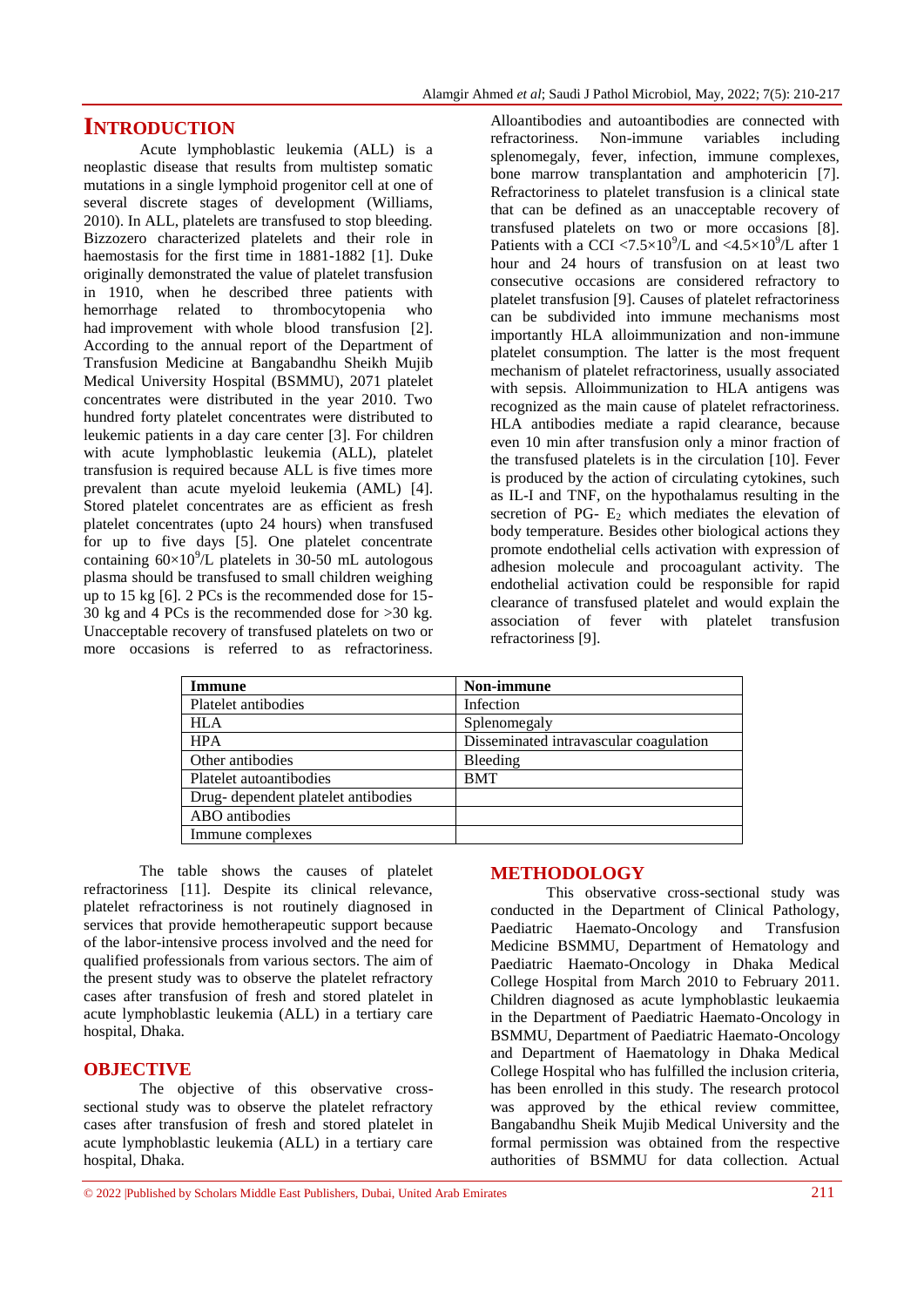sample size was 81. Non probability purposive sampling was used to conduct the study. Patients who were transfused with fresh platelet concentrates, platelet count was done before transfusion, at 1 hour and after 24 hours of transfusion. Platelet count increment was calculated from the formula:

Corrected Count Increment at 1 hour

 $\text{CCI}_{1\text{hr}} = \frac{(post\,\text{transfution platelet}\,\text{count} \times 10^{9}/L) - (pre\,\text{transfution platelet}\,\text{count} \times 10^{9}/L)}{N \times N} \times \text{BSA}$  (body surface area in m<sup>2</sup>) Number of Platelet transfused $\times 10^9$ /L

Corrected Count Increment at 24 hours

 $\text{CCI}_{24\text{hr}} = \frac{(post\,\text{transition}\,platelet\,\text{count} \times 10^9) - (pre\,\text{transition}\,platelet\,\text{count} \times 10^9)}{Number\,\text{of}\,Blacklet\,\text{transfer} \times 10^9 / I} \times \text{BSA}$ Number of Platelet transfused $\times 10^9/L$ 

Percent Platelet Recovery at 1 hour

 $\text{PPR}_{1\text{hr}}\text{ =} \frac{(post\ transition\ platelet\ count - pre\ transform\ platelet\ count) \times 10^9 / L \times Blood\ volume\ (BV)/L}{Blackelat\ desc\ transform\ fixed\ x\ 10^9 / L} \times$ Platelet dose transfused  $x 10^9/L$ 

Percent Platelet Recovery at 1 hour

 $PPR_{24hr} = \frac{(post\ transfution\ platelet\ count-pre\ transfution\ platelet\ count) \times 10^9 \times Bloodvolume\ (BV)/L}{Platelat\ des\ transferized \times 10^9/l} \times$ Platelet dose transfused  $x 10^9/L$ 

Blood sample (2 ml) had been collected in an EDTA tube with full aseptic condition. The skin was cleaned with alcohol. A rubber tourniquet was applied round the arm. 2ml blood was collected with a sterile dry syringe. When the needle was in the vein, the tourniquet was loosened to avoid hemoconcentration. Blood was drawn slowly and transferred into a sterile EDTA tube. Platelet count had been done preferably within 2 hours of collection. If delayed, blood sample was kept at  $4^{\circ}$  C before test. Same procedure was done in patients who were transfused with stored platelet concentrates (1 day's, 2 day's 3 days, 4 day's or 5 day's). In fully automated hematology analyzer Sysmex xt-2000i platelet count was done, where electrical impedance or light scattering property was used. Platelet count was rechecked manually using Neubauer counting chamber in light microscope and phase contrast microscope. All necessary and relevant data of the patients were recorded methodically in the data sheet. All the cases were numbered chronologically. Haematological analyses were performed with pretransfusion and post-transfusion data. Data were stored in a personal computer and results were expressed as mean standard deviation. Mean values were calculated in pre-transfusion and post-transfusion platelet count. The student t-tests were employed to estimate the differences between groups. Differences were considered to be significant when the probability p<0.05. Simple frequency distribution table and all statistically significant tests were done using statistical package for social science SPSS-21.

#### **Inclusion Criteria**

1. Children up to 18 years of age with acute lymphoblastic leukaemia that had indications for platelet transfusion

#### **Exclusion Criteria**

1. Participants, unwilling to comply with the study procedure, were not included.

#### **RESULTS**

This cross-sectional study was conducted in the Department of Clinical Pathology in collaboration with the Department of Transfusion Medicine and Department of Paediatric Haemato-Oncology Bangabandhu Sheikh Mujib Medical University (BSMMU), Dhaka. A total of 81 children with acute lymphoblastic leukemia were enrolled in this study according to the inclusion criteria. These 81 patients were assessed before and after transfusion of platelet concentrate (PC) to evaluate platelet increment. A total of 81 subjects were included in this study and age ranged from 1 to 15 years with mean  $6.0\pm3.7$  ( $\pm$ SD) (Table-I) Among them 52 were found male and 29 females. The male female ratio was found 1.8:1 (Table-II). Regarding the blood group it was observed that most of the subjects had B positive (+ve) 26(32.00%), followed by O positive  $(+ve)$  24(29.63%), A positive  $(+ve)$  22(27.16%) and 6(7.41%) had AB positive  $(+ve)$ . Each one O(-ve)  $1(1.2\%)$ , A(-ve)  $1(1.2\%)$ , B(-ve) 1(1.2%) case were also found (Table-III). It was observed that fresh platelet concentrates (FPC) or day-0 platelets were transfused in 47 children with acute lymphoblastic leukaemia (ALL) (58%) and one day's (Day-1) stored platelet concentrates (SPC) were transfused in 7(8.6%), Day-2 in 10(12.3%), Day-3 in 9(11.1%), Day-4 in 6(7.4%) and Day-5 in 2(2.5%) acute lymphoblastic leukaemia children. Stored platelet concentrates (day 1-5) were transfused in 34 children. In 27 cases both fresh and stored platelet concentrates were transfused. According to transfusion of fresh or stored platelet concentrates  $n = 81$  (Table-IV). It was observed that 2 units of platelet concentrate (PC) were transfused in 40 (49%) ALL children, among them fresh platelet concentrates (FPC) were transfused in 24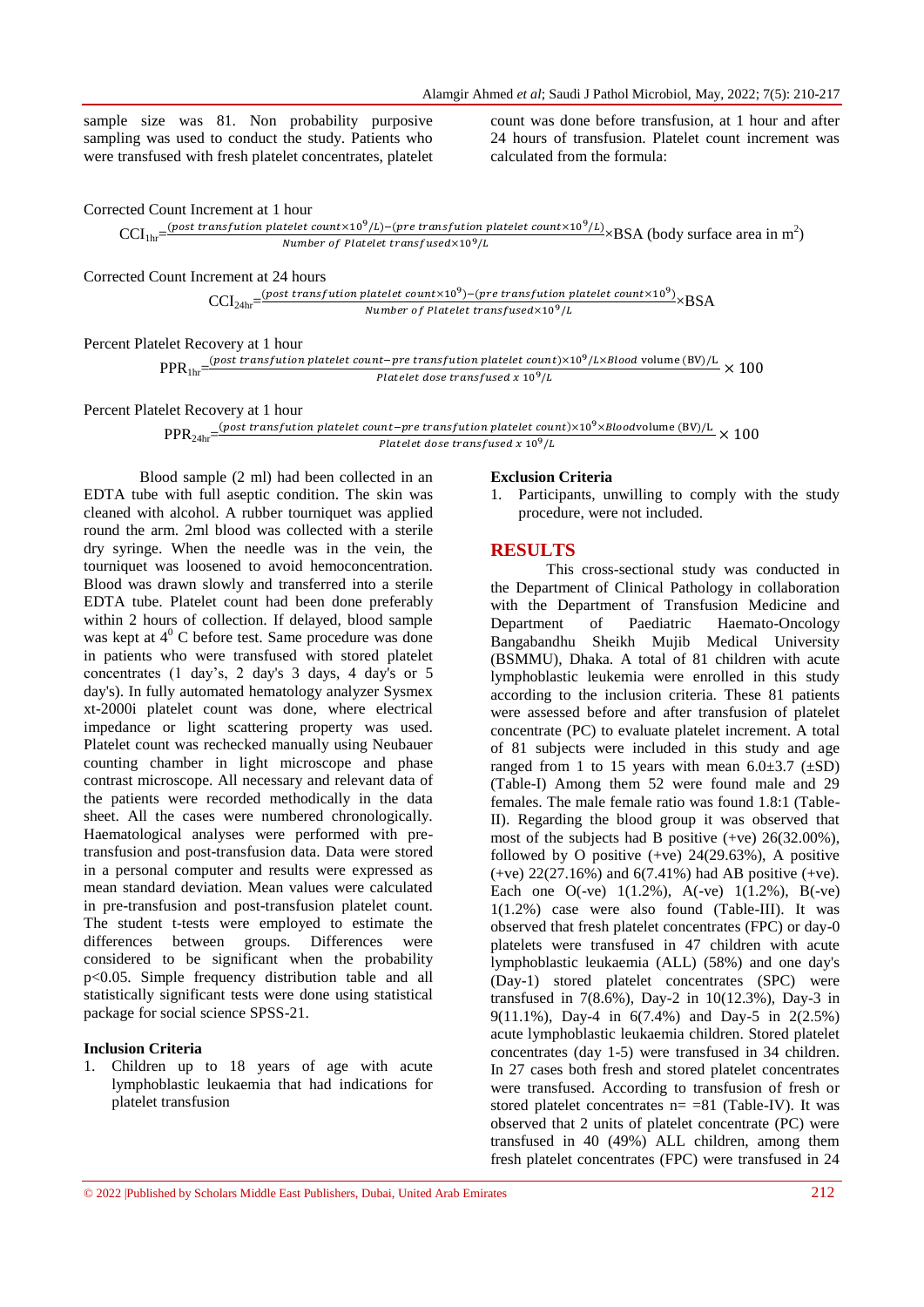children, whereas stored platelet concentrates (SPC) were transfused in 16 children. 27 children of ALL were transfused with I unit of PC; FPC and SPC were 17 and 10 respectively. 13 ALL children were transfused 3 units of PC, FPC and SPC were transfused in 6 and 7 respectively. 4 units SPC were transfused in 1 child. 17+ 48+18 =83 units FPC (Day-0) was transfused in  $17+24+6=47$  children and  $10+32+21+67$ units of SPC were transfused in 34 ALL children. Total 83+67=150 units of PCs were transfused in 8l ALL children (Table-V). Forty-seven children were transfused with fresh or 0 day's platelet concentrates, their mean Pre-transfusion platelet count, post transfusion count at 1 hour  $(Post<sub>1h</sub>)$  and 24 hours (Post<sub>24h</sub>) were 13.6x10<sup>9</sup>/L,48.7x10<sup>9</sup>/L and 60x10<sup>9</sup>/L respectively. Thirty-four children were transfused with 1–5-day's stored PC. (Day-1) stored platelet concentrates (SPC) were transfused in 7, Day-2 in 10, Day-3 in 9, Day-4in 6 and Day-5 in 2 acute lymphoblastic leukaemia children. Mean pretransfusion platelet count, post transfusion platelet counts at 1 hour and 24-hour after transfusion of l-5 day's stored platelet concentrates were shown in Figure 1. There were of significant differences between fresh platelet concentrate and 1-5 day's stored platelet concentrates (p>0.05) (Figure-1). Mean percent platelet recovery at 1 hour (PPR<sub>1h</sub>) was 51.2 and at 24 hour  $(PPR<sub>24h</sub>)$  was 35.2 after transfusion of fresh platelet concentrate (FPC). In cases of  $1 \text{ day's } SPC$ , (PPR<sub>1h</sub>) and  $(PPR<sub>24h</sub>)$  values were 48.9 and 35.7; in 2 day's SPC (PPR<sub>1h</sub>) and (PPR<sub>24h</sub>) were 52.6 and 38.8; in 3 day's SPC (PPR<sub>1b</sub>) and (PPR<sub>24b</sub>) were 47.8 and 34.2, in 4 day's SPC (PP<sub>1b</sub>) and (PPR<sub>24b</sub>) were 51.I and 55.2, in 5 day's SPC (PPR)  $_{1h}$  and (PPR<sub>24h</sub>) were 41.9 and 30.3 respectively. These are shown in Figure-2. On the basis of percent platelet recovery at 1 hour and 24 hours, there were no significant differences between fresh platelet concentrates and 1-5 day's stored platelet concentrates (Figure-2). Mean Corrected Count increment at 1 hour (CCI<sub>1h</sub>) was  $20.5 \times 10^{9}$ L and at 24 hour (CCI<sub>24h</sub>) was 15.5 x10<sup>9</sup>/L after transfusion of fresh platelet concentrate (FPC). In cases of 1 day's SPC,  $(CCI<sub>1h</sub>)$  and  $(CCI<sub>24h</sub>)$  values were 19.2 x10<sup>9</sup>/L and 13.7x  $10^9$ / L; in 2 day's SPC (CCI<sub>1h</sub>) and (CCI<sub>24h</sub>) were 21x  $10^9$ /Land  $15.5x10^9$ /L in 3-day's SPC (CCI<sub>1h</sub>) and  $(CCI<sub>24h</sub>)$  were 19.17 and 13.6; in 4 day's SPC  $(CCI<sub>1h</sub>)$ 

and  $(CCI<sub>24h</sub>)$  were 18.2 and 14.1; in 5 day's SPC  $(CCI<sub>1h</sub>)$ and  $(CCI<sub>24h</sub>)$  were 16.8 and 12.1 respectively. These are shown in figure-3. On the basis of corrected count increment at 1 hour and 24 hours, there were no significant differences between fresh platelet concentrates and 1-5 day's stored platelet concentrates (Figure-3). It was observed that 81 cases were transfused either fresh or stored PC or both and 15 (18.5%) cases were below the lower limit of CCI and PPR after 1 hour or 24 hours of transfusion. Among the 47 cases who were transfused fresh platelet concentrates (FPC), 7 (15%) cases were below the lower limit of CCI and PPR after 1 hour or 24 hours of transfusion. Thirty-Four (34) cases were transfused with stored platelet concentrates (SPC) and 8(23.5%) cases were found refractory. P value was 0.504 which was statistically not significant (Figure-4).

#### **Table-I: Demographic characteristics of the study population (N=81)**

| Age (in years)  | n             | $\frac{0}{0}$ |  |
|-----------------|---------------|---------------|--|
| $1 - 5$         | 40            | 49.38         |  |
| $6 - 10$        | 31            | 38.27         |  |
| $12 - 15$       | 10            | 12.35         |  |
| Mean $\pm SD$   | $6.0 \pm 3.7$ |               |  |
| Range (Min-Max) | $(1-15)$      |               |  |

**Table-II: Gender distribution of the study subjects** 

| $(N=81)$ |       |       |  |  |
|----------|-------|-------|--|--|
| Gender   | n     |       |  |  |
| Male     | 52    | 64.20 |  |  |
| Female   | 29    | 35.80 |  |  |
| Ratio    | 1.8:1 |       |  |  |

**Table-III: Blood group distribution of study subjects (N=81)**

| $(19=01)$          |    |               |  |
|--------------------|----|---------------|--|
| <b>Blood</b> group | n  | $\frac{0}{0}$ |  |
| $B(+ve)$           | 26 | 32.00         |  |
| $O(+ve)$           | 24 | 29.63         |  |
| $A(+ve)$           | 22 | 27.16         |  |
| $AB(+ve)$          | 6  | 7.41          |  |
| $O(-ve)$           |    | 1.2           |  |
| $A$ (-ve)          |    | 1.2           |  |
| $B(-ve)$           |    | 1.2           |  |

| Table-IV: Distribution of the study subjects according to fresh platelet concentrates (FPC) and stored platelet |  |
|-----------------------------------------------------------------------------------------------------------------|--|
| $concentrate$ (SPC) transfusion $(N-81)$                                                                        |  |

| $\mathbf{u}$ and $\mathbf{u}$ and $\mathbf{v}$ and $\mathbf{u}$ and $\mathbf{u}$ and $\mathbf{u}$ |             |               |  |
|---------------------------------------------------------------------------------------------------|-------------|---------------|--|
| Day of storage                                                                                    | $\mathbf n$ | $\frac{0}{0}$ |  |
| $Day-0$                                                                                           | 47          | 58.0          |  |
| $Day-1$                                                                                           | 07          | 08.6          |  |
| $Day-2$                                                                                           | 10          | 12.3          |  |
| $Day-3$                                                                                           | 09          | 11.1          |  |
| Day-4                                                                                             | 06          | 07.4          |  |
| $Day-5$                                                                                           | 02          | 02.5          |  |
|                                                                                                   |             |               |  |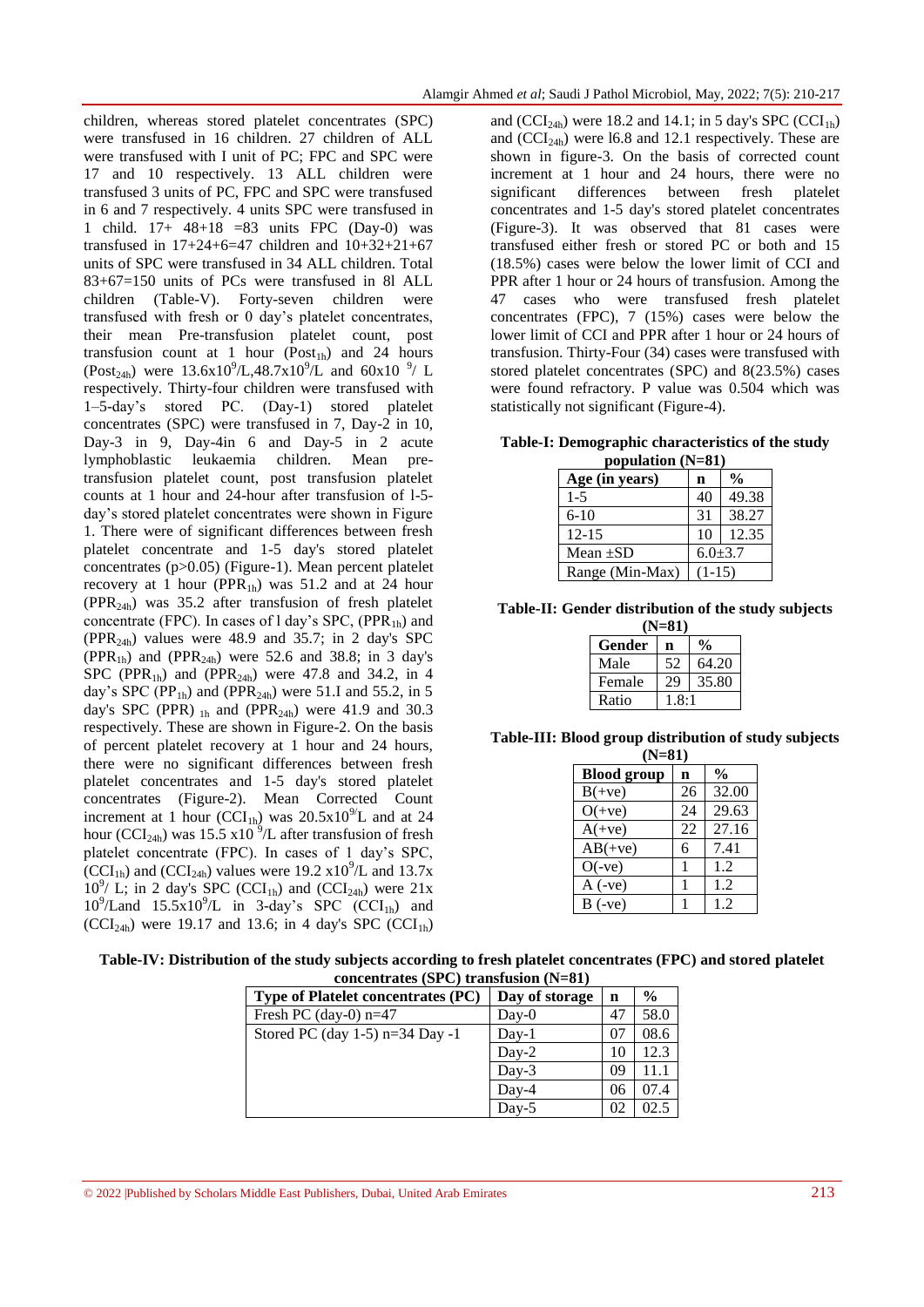| Unit of PC      | Number of   |    | No. of patients transfused FPC   No. of patients transfused SPC | Percentage |
|-----------------|-------------|----|-----------------------------------------------------------------|------------|
|                 | patients    |    |                                                                 |            |
|                 | 27          |    | 10                                                              | 33.3       |
|                 | 40          | 24 | 16                                                              | 49.4       |
|                 |             | 06 | 07                                                              | 16.0       |
|                 | 01          | 00 | 01                                                              | 01.3       |
| <b>Total</b>    | 81          | 47 | 34                                                              |            |
| $Mean \pm SD$   | $1.8 + 07$  |    |                                                                 |            |
| Range (Min-Max) | $(0.7-1.8)$ |    |                                                                 |            |

**Table-V: Distribution of study subjects according to number of units of platelet concentrate (PC) transfused (N=81)**



**Figure-1: Line diagram showing Pre- transfusion platelet count, post transfusion platelet counts at 1 hour and 24 hours after transfusion of Fresh platelet concentrates (day 0 PC) and 1-5 days stored platelet concentrates**



**Figure-2: Line diagram showing percentage platelet recovery at 1-hour (PPR1h) and 24 hours (PPR24h) after transfusion of fresh platelet concentrates (day 0 PC) and1-5 day's stored platelet concentrates**



**Figure-3: Corrected count increment at 1 hour (CCI 1hr) and 24 hours (CCI 24h) after transfusion of fresh platelet concentrates (day 0 PC) and 1-5 day's stored platelet concentrates**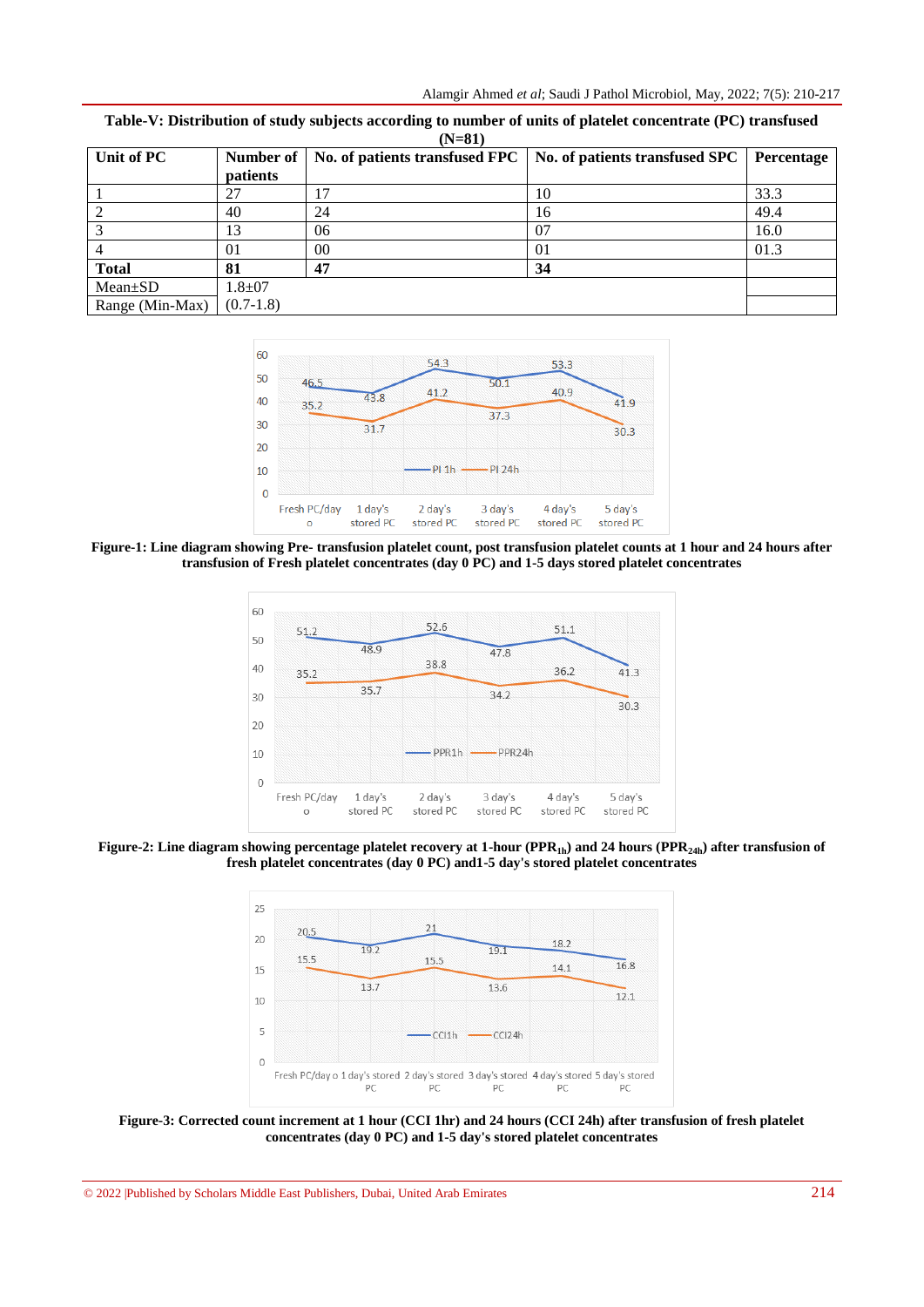

**Figure-4: Bar diagram showing the Platelet refractory cases of the study patients**

### **DISCUSSION**

Patients suffering from different malignancies utilize the majority of platelet products and the increasing numbers of platelets used over the past two decades were in patients being supported during chemotherapy [12]. Leukemia patients, often depend on platelet transfusion while they are undergoing chemotherapy [13].

Early in the  $20<sup>th</sup>$  century; freshly drawn whole blood was the only source of viable platelet [12]. It is now standard practice to transfuse both fresh and stored platelet concentrates.<sup>14</sup> Changes in platelet count, pH, presence or absence of bacteria and platelet indices in 5 day's stored platelet concentrates (PC) were evaluated in previous studies [15, 16].

In vivo effectiveness of fresh platelet concentrates (FPC) as well as stored platelet concentrates (SPC) after transfusion in childhood acute lymphoblastic leukemia in Bangladesh has been evaluated in the present study. Thrombocytopenia was associated with chemotherapy for childhood acute lymphoblastic leukemia. Children who required platelet transfusion were enrolled in this prospective type of cross-sectional study. The sample size was 81 in the present study, where age ranged from 1 to 15 years with mean  $6.0\pm3.7$  ( $\pm$ SD). Maximum 36(50%) cases were found 1-5 years age groups among them 52 were male and 29 females. Predominance of age group 1-5 years and male gender were in accordance with the study of Ries LAG *et al*., [17].

Thirty-four children with acute lymphoblastic leukaemia were transfused with 1-5 day's stored platelet concentrates (SPC) whereas fresh platelet concentrates (FPC) to 47 children. Their mean  $(\pm SD)$  age was 1-5 years, total 150 units of PC were transfused (87 FPC and 63 units SPC). Pre-transfusion platelet count, posttransfusion PLT increment after 1 & 24 hours. Pre transfusion platelet count, post transfusion PLT increment after 1 hour and 24 hours of FPC versus SPC ranged (2-35 and 1-30; 15-61 and 5-90; 10-95 and 2- 75)x109/L respectively. These results reflected that

there were no significant differences between FPC and SPC (P $>0.05$ ). In addition, mean ( $\pm$ SD) post transfusion corrected count increments (CCI's) in both groups were 20.1 $\pm$ 10.1 versus 18.6 $\pm$ 6.1 ( $\pm$ SD) at 1 hour and  $15.5\pm9.1$  versus  $13.5\pm8$  at 24 hours, respectively. When the two were compared, there were no significant differences (P>0.05). In contrast, Peter Salonen K *et al*., [18], Lazarus *et al*., [19] and Vallejo's *et al*., [20] found poor platelet responses in their studies. Lazarus *et al*., [20] studied with eighteen chemotherapy induced adult patient of leukemia and aplastic anaemia. These patients had received many transfusions in the past. He also concluded that the multi-transfusion may be influenced the transfusion response. Gentle agitation is another factor that influenced the platelet transfusion response 1973. On the other hand, results of this study of FPC and SPC were in accordance with the other studies of Murphy *et al*., [21], Hogge *et al*., [22] and Dijkstra-Teikstra MJ *et al*., [23]. On the basis of percent platelet recovery (PPR's), FPC versus SPC in this study were 51.2±25.4 versus 47.5±l6.9 at 1-hour FPC  $38.8 \pm 22.6$  versus  $32.8 \pm 14.6$  at 24 hours respectively. In a study with AML patients, Rebull P *et al*., [24] transfused 2-4 day's SPC and percent platelet recovery at 1 hour & 24 hours ( $42\pm9.9$ ) values were apart from the recommended lower limits of AABB and BCSH [11] Furthermore, here were no significant differences between P values of FPC and SPC (P>0.05).

The recommended limit of corrected count increment is  $7.5 \times 10^9$ /L at 1 hour or PPR 30.9%. After 24 hours; the lower values should be  $4.5 \times 10^{9}/L$  and 20% respectively. 15(18.52%) cases were found below these recommended values in 81 study subjects. Among them, 7(15%) cases were platelet refractory out of 47 children who were transfused FPC and 8(23.5%) cases were platelet refractory out of 34 children transfused with SPC. According to day of storage, 2 cases in I day's SPC, I in 2 day's SPC, 2 in 3 day's SPC and 2 in 4 day's SPC were found below the lower limit of effective platelet transfusion, whereas in 5 day's SPC all the cases showed effective platelet transfusion. In 13 cases, both CCI and PPR at 1 hour and 24 hours of transfusions were below the lower limit. In these cases,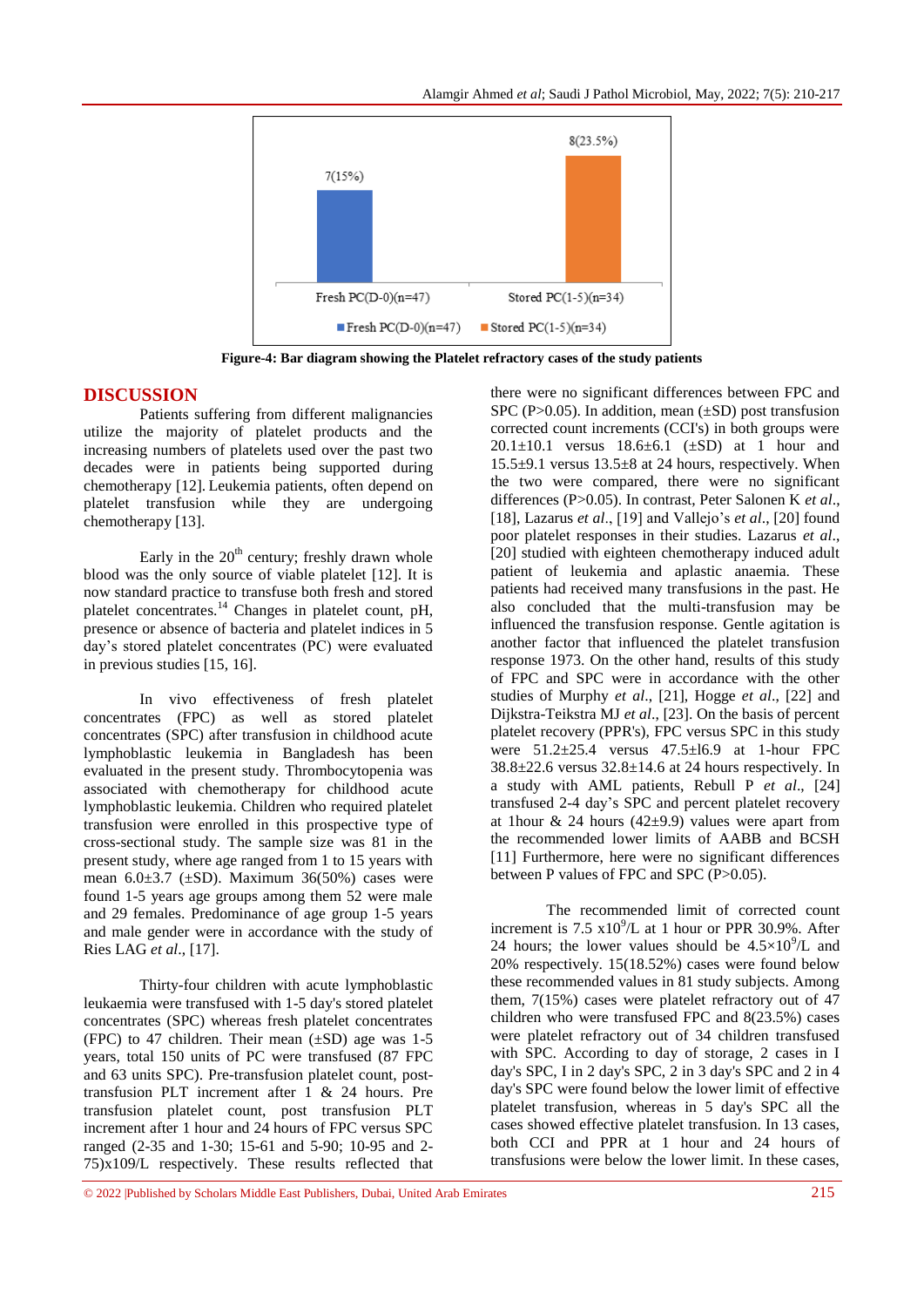poor platelet responses might be due to immune causes of platelet refractoriness. In one case transfused with FPC, CCI was found  $>7.5$  x10<sup>9</sup>/L at 1 hour but <4.5  $x10<sup>9</sup>/L$  after 24 hours. Non immune cause of platelet refractoriness might be the cause of poor platelet response in this case [11]. But actual causes of poor platelet response could not be ruled out without complete evidences of patients' clinical conditions Such as Sepsis, presence of hyper splenomegaly, bleeding grade according to WHO criteria, DIC, amphotericin B [25]. Schiffer CA *et al*., have shown that CCI  $\langle 7.5 \times 10^9 \rangle$ L in 3-5 day's SPC were 13.2-15% and 3.7-5% in 1-2 day's  $PC^5$ . Slichter SJ et al had ruled out 143(27%) refractory cases after analyzing 528 patients [26]. Peter-Salonen K et al have shown that 34% better recoveries have been achieved with FPC than SPC [18]. It was evident that researcher found various ranges of platelet refractoriness due to different age, diseases, and clinical conditions. The frequency of refractoriness observed in the study of Fabris F *et al*., [27], Legler T [28], Novotny VMJ [29] found 24% to 34% in range.

From this study it was observed that 1-5 day's stored platelet-rich-plasma platelet concentrate (PRP-PC) was as effective as fresh PC to obtain acceptable platelet increment in childhood acute lymphoblastic leukemia. However, corrected count increments anpercent platelet recovery are important tools to evaluate platelet refractoriness and refractory frequency.

#### **LIMITATIONS OF THE STUDY**

There were some limitations in the present study. The major difficulty encountered during this study unavailability of patients which were transfused 4- and 5-day's stored platelet concentrates. This made the limitation of data analysis in these groups. It was inconvenient to take samples strictly at 1 hour and 24 hours of transfusions. Samples that could not be measured within 4 hours of collection were kept in refrigerator at  $4^{\circ}$ C in EDTA tubes. This sampling procedure could therefore affect the platelet count.

#### **CONCLUSION**

The current study assessed CCI and PPR in children with ALL. In vivo quality of newly generated platelet concentrate (PC) versus preserved platelet concentrate (up to 5 days). The FPC found 14.9% platelet refractory cases and 20.5% in SPC. Based on post transfusion platelet increase, percentage platelet recovery and corrected count increment after 1 hour and 24 hours, it is determined that 1-5 day preserved PRP-PCs are equally effective as fresh PRP-PCs for adequate platelet increment.

#### **ACKNOWLEDGEMENT**

I am very grateful to many colleagues for their thorough, helpful and usually prompt response to requests for their opinion and advice.

#### **DECLARATION**

**Funding:** None funding sources.

**Conflict of interest:** None declared.

**Ethical approval:** None declared.

#### **REFERENCE**

- 1. Gazzaniga, V., & Ottini, L. (2001). The discovery of platelets and their function. *Vesalius*, *7*(1), 22- 26.
- 2. Kruskall, M. S. (1997). The perils of platelet transfusions. *New England Journal of Medicine*, *337*(26), 1914-1915.
- 3. Ahmed, A., Rahman, Q., Akter, M., Parvez, M., Rahman, M. M., Hossain, K., ... & Chakraborty, L. (2022). Rawshan Ara. *A Comparative Study between Fresh and Stored Platelet Concentrate after Transfusion in same ALL patients in a Tertiary Hospital. Sch J App Med Sci*, *4*, 543-548.
- 4. SEER Cancer Saustic Review, 1973-1999. National Cancer Institute, Bethesda, MD 2000.p.467.a AML) CA Cancer J Clin. 2008, 58(2):71-96. Blood. 2004: 104(9), 2690-6. in Oncol. 200 43(16):3742-51.
- 5. Schiffer, C. A., Lee, E. J., Ness, P. M., & Reilly, J. (1986). Clinical evaluation of platelet concentrates stored for one to five days. *Blood*, 67, 1591-1594.
- 6. The Clinical Use of Blood: Handbook. (2001). Transfusion of platelet concentrates. World health Organization: pp 146.
- 7. Susan, A., Galel, J., & Ames. (2008). "Transfusion Medicine" Wintrobe's clinical haematology, Lippincott Williams & Wilkins. pp: 85.
- 8. Cohn, C. S. (2020). Platelet transfusion refractoriness: how do I diagnose and manage?. *Hematology 2014, the American Society of Hematology Education Program Book*, *2020*(1), 527-532.
- 9. Alcorta, I., Pereira, A., & Ordinas, A. (1996). Clinical and laboratory factors associated with platelet transfusion refractoriness: a case–control study. *British journal of haematology*, *93*(1), 220- 224.
- 10. Rijkers, M., Schmidt, D., Lu, N., Kramer, C. S., Heidt, S., Mulder, A., ... & de Haas, M. (2019). Anti-HLA antibodies with complementary and synergistic interaction geometries promote classical complement activation on platelets. *haematologica*, *104*(2), 403-416.
- 11. Force, B. T. (2003). British Committee for Standards in Haematology. Guidelines for the use of platelet transfusions. *Br J Med*, 122, 10-23.
- 12. Hillyer, C. D. (2007). Platelet therapy. Blood banking and transfusion medicine: basic principles & practice 2 edi. Churchil Livingstone Elsevier, pp: 375.